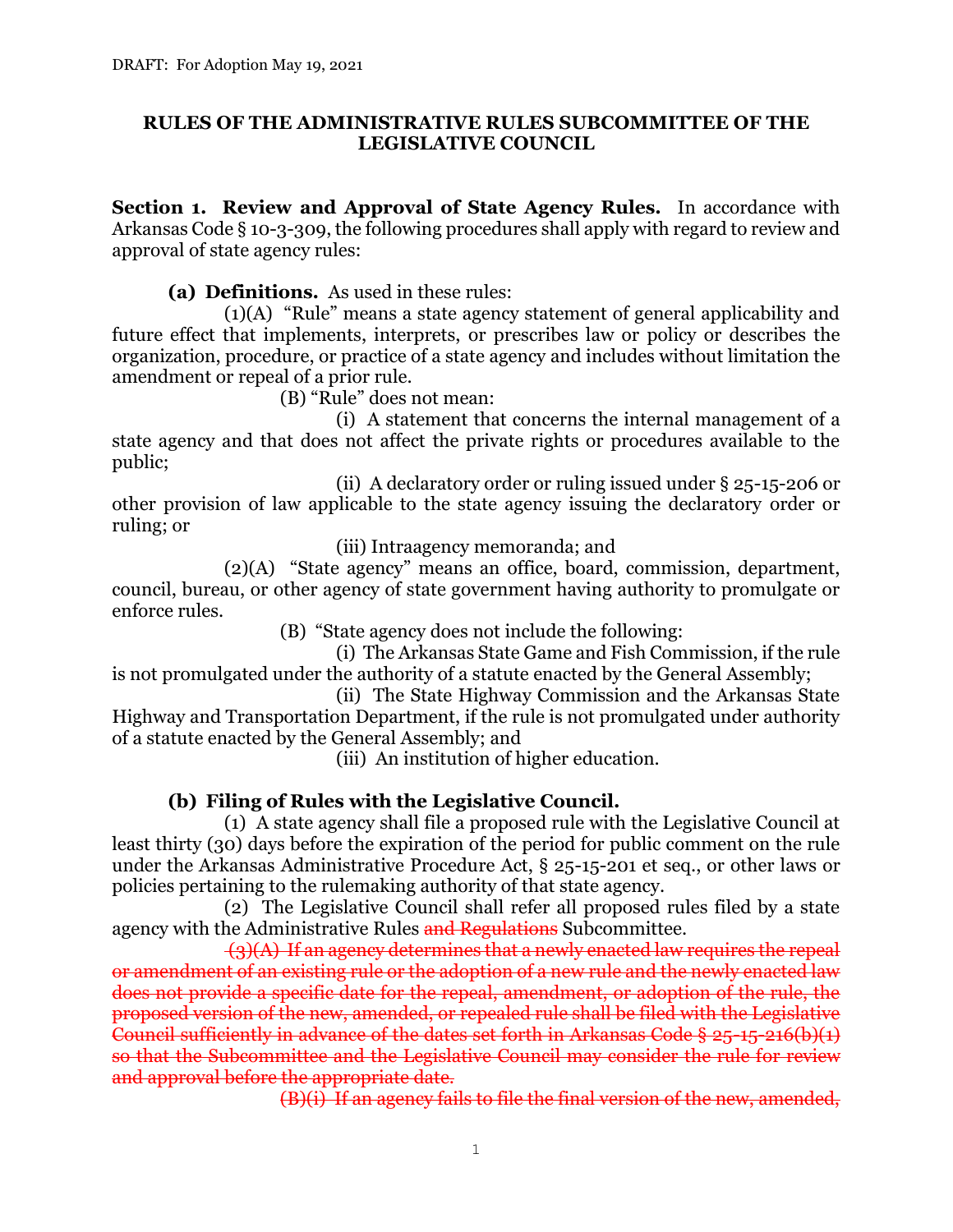or repealed rule for adoption as required by law, the executive head of the agency at issue or his or her designee shall appear before the Subcommittee on a monthly basis until the final version of the new, amended, or repealed rule is filed for adoption with the Secretary of State.

(ii) When appearing before the Subcommittee, the executive head of the agency at issue or his or her designee shall:

(*a*) Describe why the agency has been unable to comply with Arkansas Code § 25-15-216(b)(1);

(*b*) Provide an update on the current status of the necessary rule changes;

the failure to comply; and

(*c*) Describe the steps the agency is taking to address

(*d*) Provide an anticipated date for when the final version of the new, amended, or repealed rule will be filed for adoption with the Secretary of State.

**(c) Placement of Rules on the Subcommittee Agenda.** In order to have a rule placed on an upcoming Subcommittee agenda, the following requirements must be met:

 $(1)(A)$  The public comment period of the state agency's proposed rule shall have expired by the 15<sup>th</sup> of the month prior to the Subcommittee meeting date at which the state agency would like the proposed rule to appear on the agenda.

(B)(i) A request by a state agency to have a rule appear on a Subcommittee agenda when the public comment period of the state agency's proposed rule had not expired by the 15th of the month prior to that subcommittee meeting date, shall be accompanied by a statement as to why the rule cannot wait to be heard at the next regularly scheduled meeting of the Subcommittee.

(ii) The rule may only be considered by the Subcommittee upon a vote to suspend the rules, which requires an affirmative vote of two-thirds  $(2/3)$ of a quorum. Upon passage of the motion to suspend the rules, the Subcommittee may take up consideration of the rule; and

(2) The state agency shall provide the Subcommittee staff by the  $15<sup>th</sup>$  of the month prior to the Subcommittee meeting date with the following information, which is in addition to the information previously required to have been submitted under subsection (d) of this Rule:

(A) A public comment summary that includes for each comment received: the name of the commenter, if known; a summary of the comment; and a response by the agency to the comment;

(B) A revised markup of the proposed rule that shows changes, if any, that were made subsequent to the initial rule filing with the Subcommittee; and

(C) Any additional information requested by the Legislative Council, including without limitation the state agency's responses to any questions and comments submitted to the state agency by Subcommittee staff concerning the proposed rule.

**(d) Materials to be Provided by a State Agency When Filing a Rule.** Upon filing of a proposed rule with the Subcommittee, the state agency shall submit the following documentation: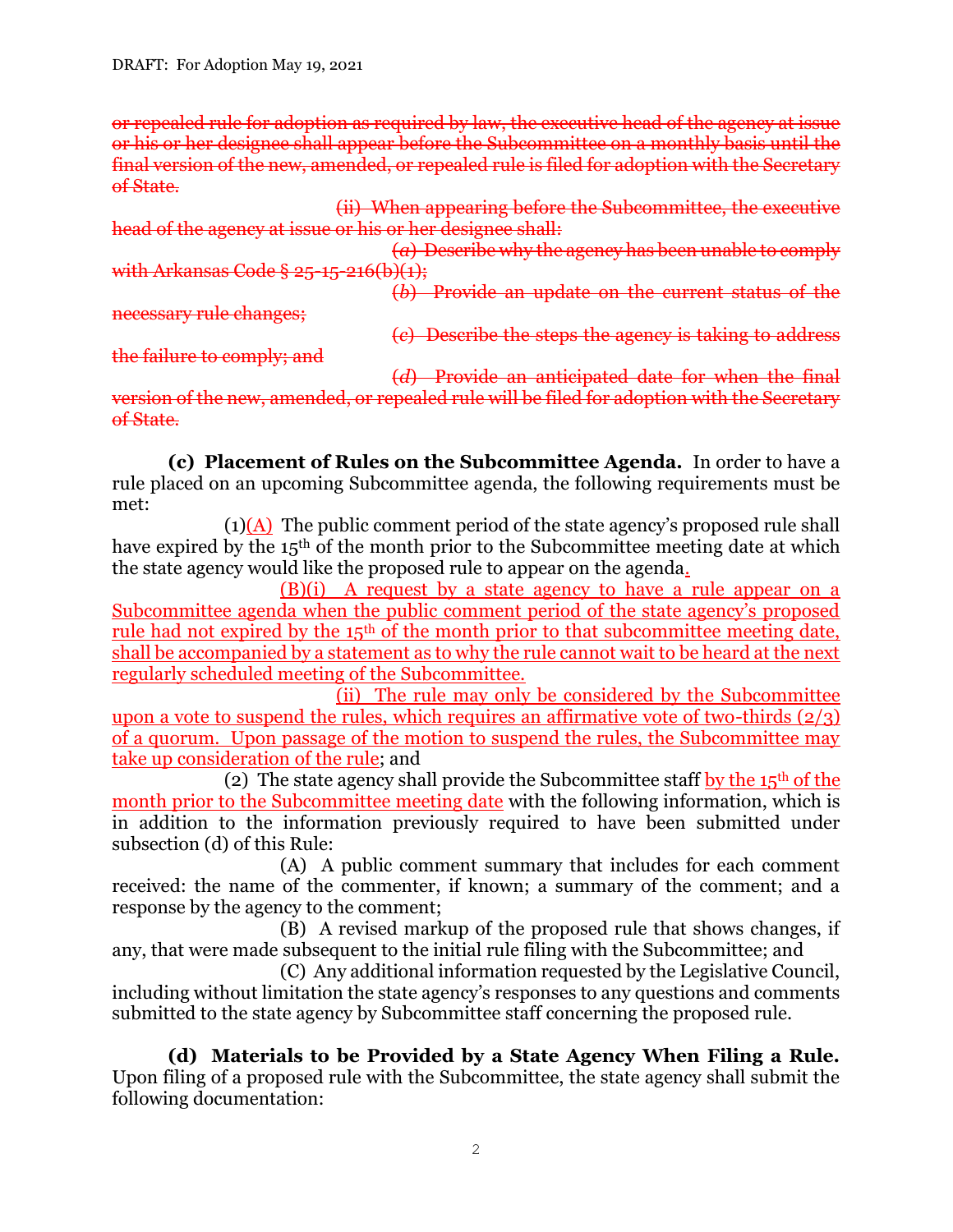(1) A completed questionnaire on a form approved by the Legislative Council;

(2) A financial impact statement, as required by Arkansas Code § 25-15- 204, on a form approved by the Legislative Council;

- (3) A summary of the proposed rule; and
- (4) The proposed rule and any markup to the proposed rule.

**(e) Public Comment.** When conducting its review of a state agency rule, the Subcommittee shall allow members of the public a reasonable opportunity to comment on the proposed rule.

### **(f) Review and Approval.**

(1) Except as set forth in subsection  $(f)(6)$  of this Rule, upon conclusion of its review of the proposed rule, the Chair of the Subcommittee shall state, "Without objection, the rule is considered reviewed and approved."

(2) At this point, the rule is considered reviewed and approved, pending Legislative Council final action, unless a majority of a quorum present at the Subcommittee meeting request that the Subcommittee vote on the issue of approving the rule.

(3)(A) At the time that the motion is made to vote regarding approval, the member making the motion shall state the grounds upon which approval should be denied.

(B) The only viable grounds for not approving a rule shall be if the rule is found to be inconsistent with state or federal law or with legislative intent.

**[Act 1101]** (C) If a rule contains a fee or penalty promulgated in accordance with Arkansas Code § 25-15-105, the Subcommittee may choose not to approve the rule for any reason, and is not required to state the grounds for not approving.

(4) If the Subcommittee votes on the issue of approving the proposed rule, the proposed rule shall be considered approved unless a majority of a quorum present vote for the rule to not be approved.

(5)(A) The Subcommittee shall not exercise line-item review and approval of a proposed rule. Review and approval of the proposed rule shall apply to the entire proposed rule as submitted by the state agency.

(B) If a state agency presenting a proposed rule to the Subcommittee indicates its intent or agreement to revise a proposed rule in response to discussions by the Subcommittee, and revision of the rule in such a manner would not violate any of the requirements of the Administrative Procedure Act, the Subcommittee may review and approve the proposed rule with the revisions agreed to by the state agency.

(6)(A) A proposed rule submitted by the State Board of Health under Arkansas Code § 20-7-604(d)(2)(D), concerning exemptions from the requirements of the Prescription Drug Monitoring Program, shall be considered reviewed and approved by the Subcommittee upon an affirmative vote of three-fourths  $(3/4)$  of the members present when a quorum is present.

(B) When considering a rule submitted under this subsection (f)(6)(A), the requirement to state the grounds for not approving a rule under subsection  $(f)(3)(B)$  shall not apply.

(7)(A) [Effective July 24, 2019] If enacted legislation requires or results in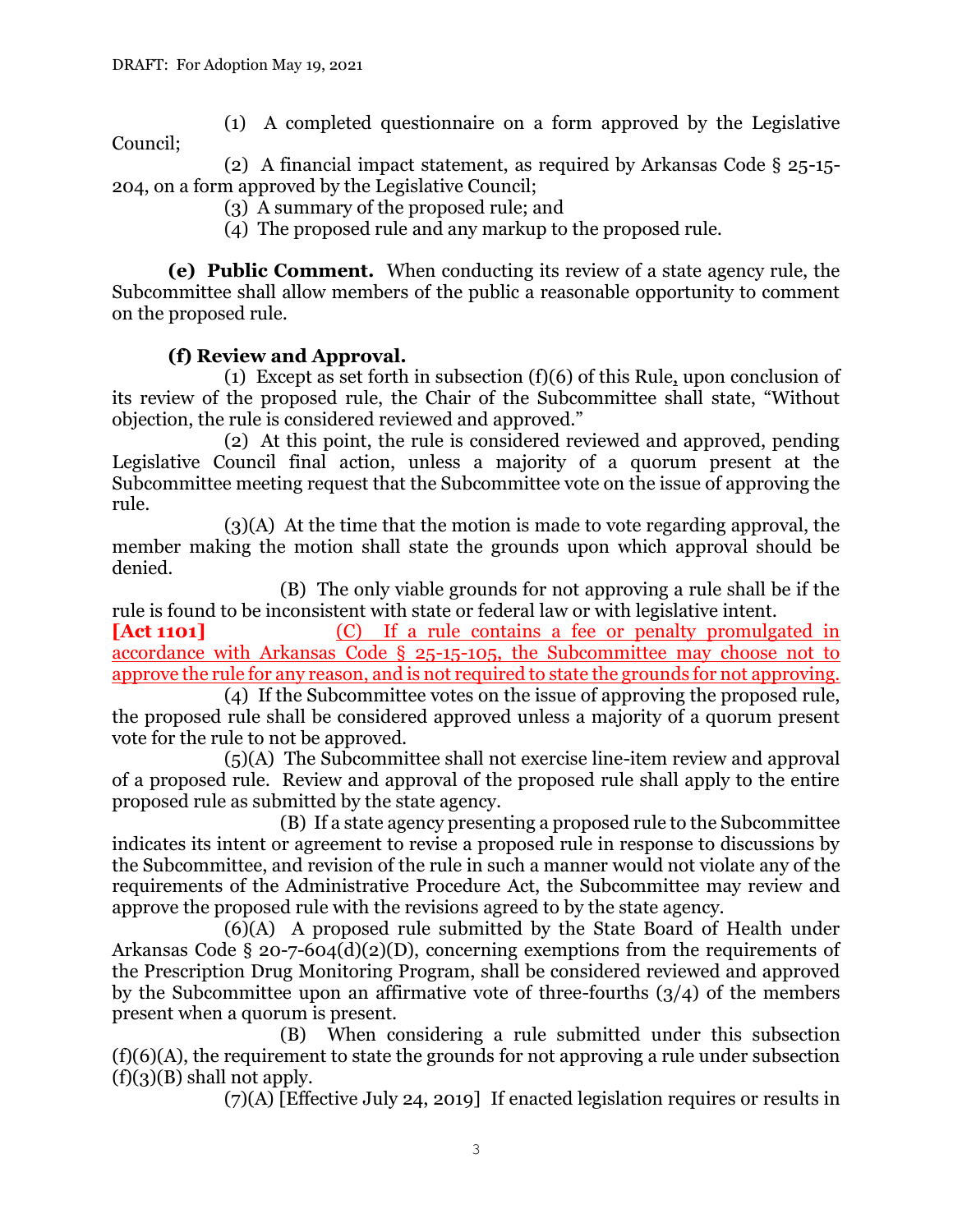more than one (1) state agency adopting, amending, or repealing rules on a similar subject matter:

(i) A state agency or a member of the General Assembly may request that all proposed rules filed with the Legislative Council regarding the enacted legislation be grouped together and considered as a single group;

(ii) A request to group the proposed rules shall be submitted in writing to one of the co-chairs of the Subcommittee at least one (1) business day prior to the meeting of the Subcommittee at which the rules will be considered; and

(iii) Approval of a request to group proposed rules shall be by affirmative vote of a majority of the members present when a quorum is present.

(B) If the proposed rules are grouped together under subdivision  $(f)(7)(A)$  of this section for review, the Subcommittee may:

(i) Separate the proposed rules at the request of a member of the General Assembly or one (1) of the state agencies that promulgated the proposed rules; and

(ii) Elect to consider one (1) or more of the proposed rules separated from the group.

# **(g) Referral of Proposed Rules.**

(1)(A) The Subcommittee may refer a rule to a committee of the General Assembly or another subcommittee of the Legislative Council for the committee's or subcommittee's consideration.

(B) However, in doing so, the Subcommittee shall not delegate its authority to review and approve a rule to that committee or subcommittee.

(2) After the referred rule is presented to a committee of the General Assembly or subcommittee of the Legislative Council and considered, the committee or subcommittee to whom the rule was referred may provide its views and opinions on the rule to the Subcommittee.

(3) Either chair of the Subcommittee may determine that there is an undue delay in the review of the proposed rule by the committee or subcommittee to which it was referred and recall the proposed rule in order to begin the review and approval process by the Subcommittee.

#### **(h) Statutory Requirement for Review by a Specific Subject Matter Committee.**

(1) If a statute requires a proposed rule to be reviewed or considered by a specific subject matter committee or subcommittee, the subject matter committee or subcommittee shall consider the proposed rule before the Subcommittee undertakes review and approval of the proposed rule.

(2)(A) Either chair of the Subcommittee may waive the requirement of subsection  $(h)(1)$  if he or she determines that prior review by the subject matter committee or subcommittee will or has already resulted in an undue delay in the review and approval process.

(B) A waiver shall not be granted if the state agency has not provided the required information under subsections (c)(2) and (d) of this Rule.

(C) Issuance of a waiver by either chair of the Subcommittee does not remove the statutory requirement of review or consideration by the subject matter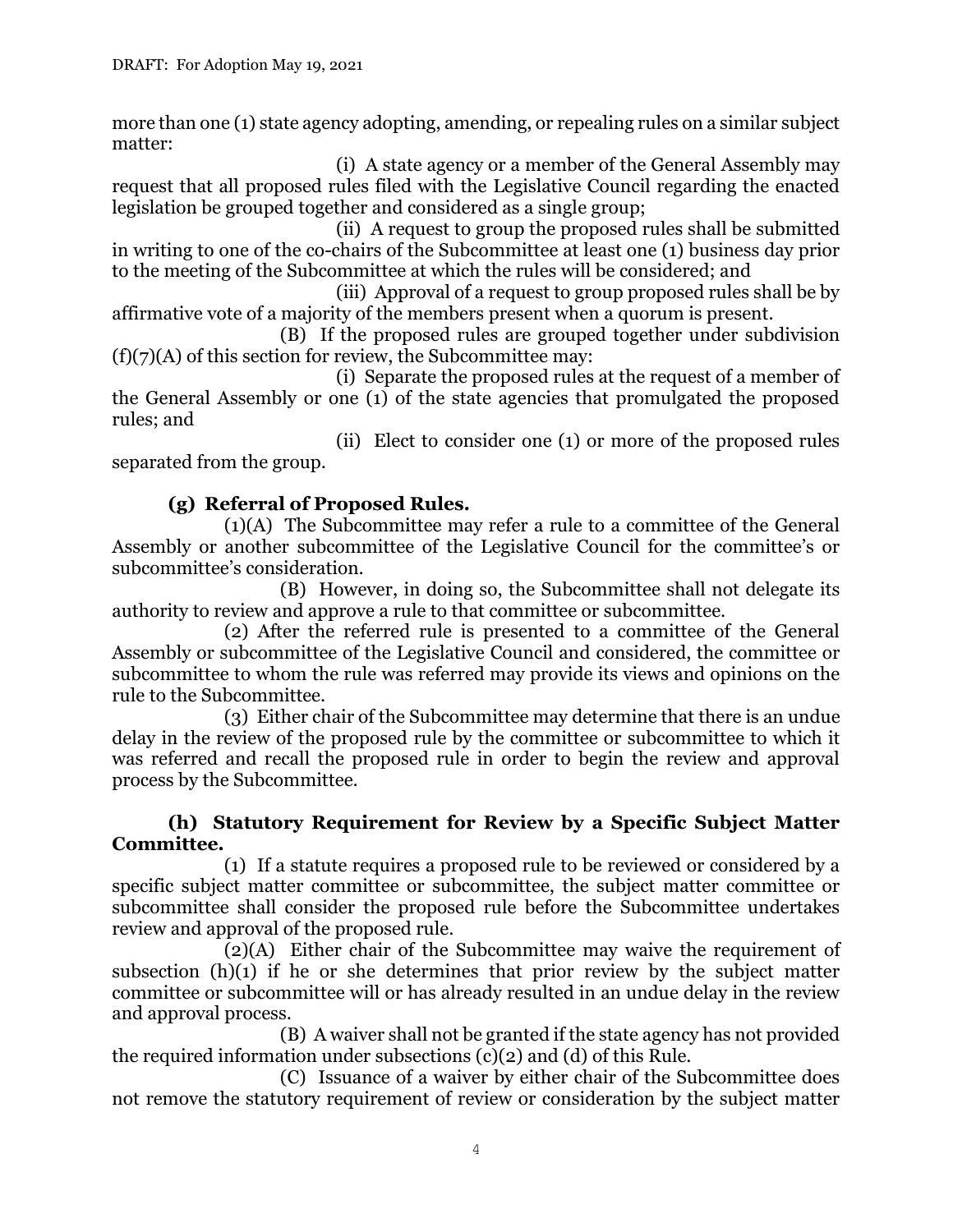committee or subcommittee, and the state agency shall still comply with all statutory requirements regarding review by legislative committees.

**(i) Review and Approval of Emergency Rules.** The following procedures apply with regard to the review and approval of proposed emergency rules:

(1) A state agency shall file a proposed emergency rule with the Executive Subcommittee of the Legislative Council.

(2) A proposed emergency rule may be considered reviewed and approved by the Executive Subcommittee in one of two ways:

(A)(i) The proposed emergency rule is reviewed and approved at a meeting of the Executive Subcommittee.

(ii) Upon conclusion of the Executive Subcommittee's review of the proposed emergency rule, the rule shall be considered approved unless a majority of a quorum present request a vote regarding approval of the proposed emergency rule. If the Executive Subcommittee votes on the issue of approval, the proposed emergency rule shall be approved unless a majority of a quorum present vote for the proposed emergency rule not to be approved.

 $(iii)(a)$  At the time that the motion is made to vote regarding approval, the member making the motion shall state the grounds upon which approval should be denied.

*(b)* The only viable grounds for not approving a rule shall be if the rule is found to be inconsistent with state or federal law or legislative intent. **[Act 1101]** *(c)* If an emergency rule contains a fee or penalty promulgated in accordance with Arkansas Code § 25-15-105, the Executive Subcommittee may choose not to approve the rule for any reason, and is not required to state the grounds for not approving.

(B) A majority or more of the members of the Executive Subcommittee approve the proposed emergency rule in writing.

(3)(A) If possible, the proposed emergency rule shall be sent electronically to the members of the Legislative Council at least one (1) day before the Executive Subcommittee considers the emergency rule for review and approval.

(B) Either chair of the Legislative Council or a majority of the members of Legislative Council may call a meeting to be held within one (1) day after review and approval by the Executive Subcommittee of the emergency rule to request reconsideration of the emergency rule by the Executive Subcommittee.

(4) A proposed emergency rule approved by the Executive Subcommittee shall be reported to the Administrative Rules and Regulations Subcommittee and to the Legislative Council.

#### **(j) Review and Approval of Rules Concerning Occupational Licensure of Active Duty Service Members, Returning Military Veterans, and Their Spouses. [Act 135]**

(1) An occupational licensing entity requesting review and approval of proposed rules recommending an expedited process and procedure for occupational licensure of active duty service members, returning military veterans, and their spouses shall file the proposed rules with the Subcommittee before the proposed rules are promulgated under the Administrative Procedure Act, Arkansas Code § 25-15-201, et seq.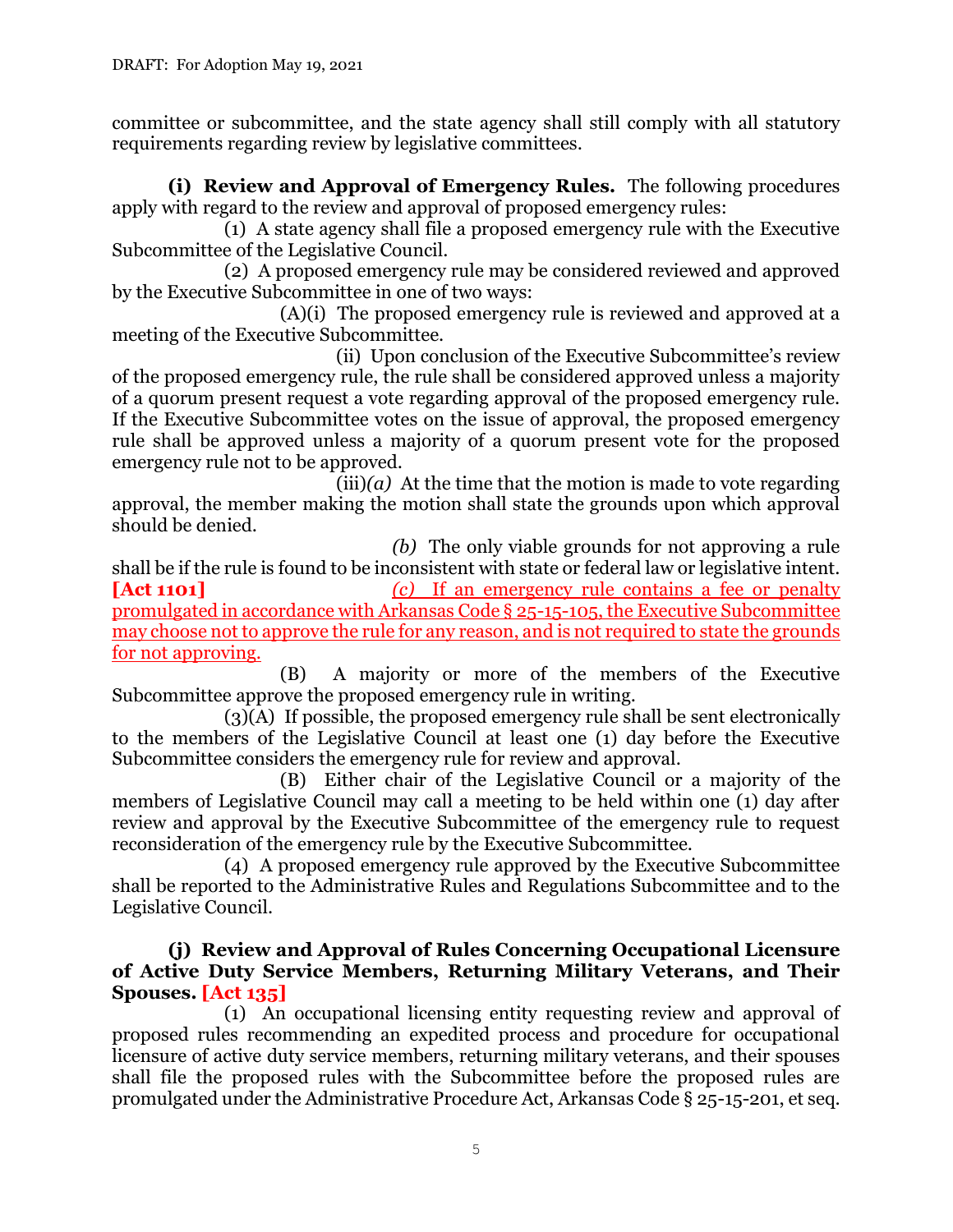(2) If an occupational licensing entity files proposed rules recommending an expedited process and procedure for occupational licensure of active duty service members, returning military veterans, and their spouses, pursuant to Arkansas Code § 17-1-106(c) 17-4-101, *et seq*., with the Legislative Council, the Subcommittee shall:

(A) Review the proposed rules of the occupational licensing entity as submitted for public comment at least thirty (30) days before the public comment period ends; and

(B) Conduct a review and approval process regarding the proposed rules based on:

(i) A determination of whether the expedited process and procedure provide the least restrictive means of accomplishing occupational licensure; and

(ii) Any other criteria the Subcommittee determines necessary to achieve the objectives of Arkansas Code § 17-1-106(c) 17-4-101, *et seq*.

(3) The review and procedure process for proposed rules under this subsection (j) shall be completed within one (1) year of the effective date of Act 820 of 2019.

#### **(k) Promulgation of Rules Following a Regular Session. [Act 595]**

(1) No later than sixty (60) days following the sine die adjournment of a regular session of the General Assembly, the Bureau of Legislative Research shall file with the Subcommittee a report identifying the rules required by newly enacted laws that it has determined shall be filed for adoption on or before June 1 of the year following a regular session of the General Assembly. The report shall only include rules specifically required by a newly enacted law.

(2)(A) The executive head of an agency or his or her designee shall provide monthly written updates to the Subcommittee on the agency's progress in promulgating a rule it determines is required as a result of the agency's review under Arkansas Code §  $25-15-216(a)(1)$ , including without limitation, a rule identified in the report under  $(k)(1)$ until the final version of the new, amended, or repealed rule is filed for adoption with the Secretary of State, which shall be:

(i) On or before June 1 of the year following the regular session or fiscal session at which the law requiring promulgation was enacted; or

(ii) On or before the one hundred eightieth day following sine die adjournment of the special session at which the law requiring promulgation was enacted.

(B)(i) If an agency fails to file the final version of the new, amended, or repealed rule for adoption by the deadlines set out in subdivision (k)(2)(A) of this rule, the executive head of the agency at issue or his or her designee shall then appear before the Subcommittee on a monthly basis until the final version of the rule is filed for adoption with the Secretary of State.

(ii) The appearance in person required by subdivision  $(k)(2)(B)(i)$  shall be in lieu of a monthly written update.

(iii) When appearing in person before the Subcommittee, the executive head of the agency shall:

*(a)* Describe why the agency has been unable to file the rule for adoption by the deadlines established by Arkansas Code § 25-15-216 (b)(1);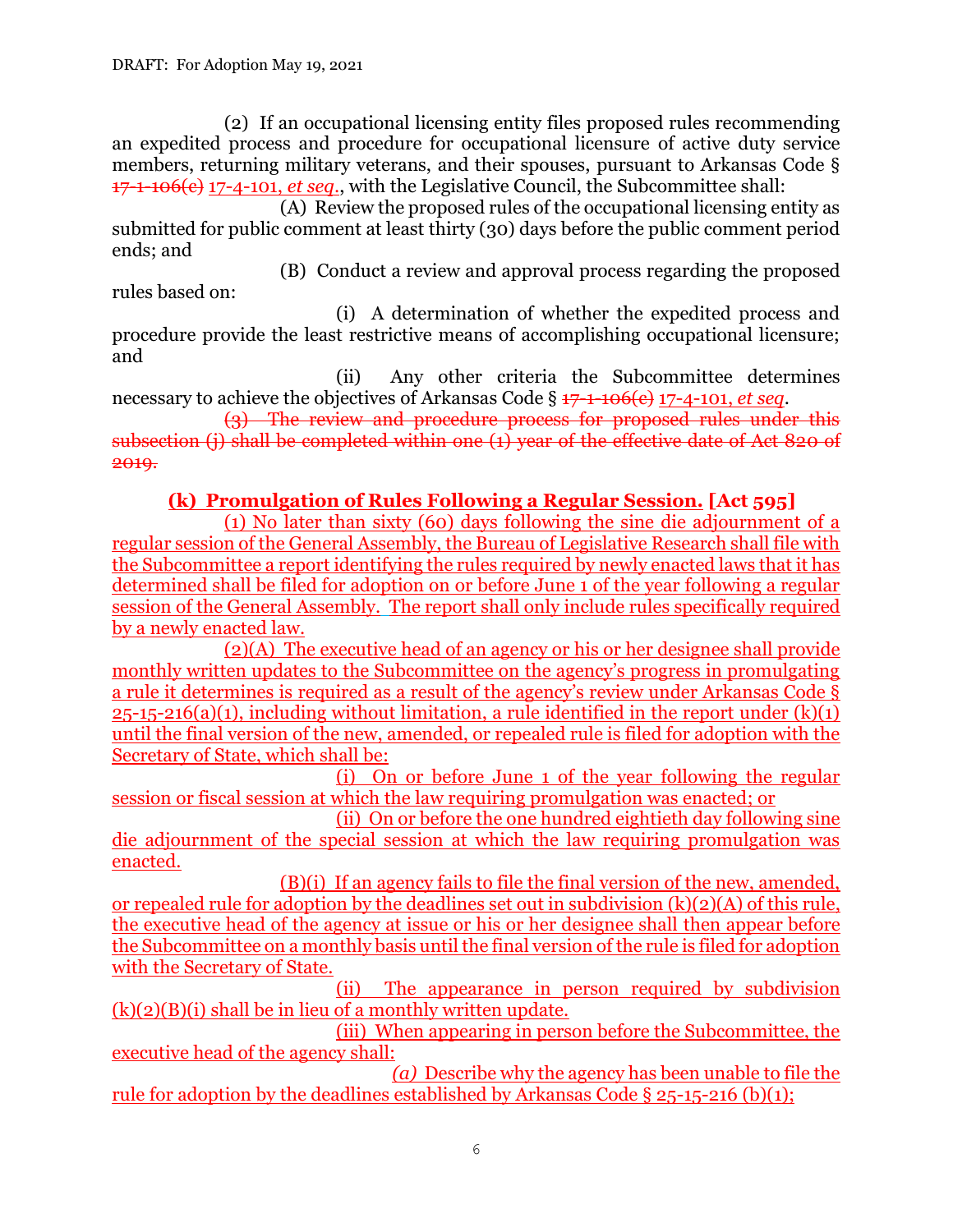*(b)* Provide an update on the current status of the

necessary rule changes;

*(c)* Describe the steps the agency is taking to address the failure to file the rules for adoption; and

*(d)* Provide an anticipated date for when the final version of the new, amended, or repealed rule will be filed for adoption with the Secretary of State.

(C)(i) An agency shall not be required to appear before the Subcommittee under subdivision  $(k)(2)(B)$  of this rule, if the agency provides the Subcommittee with written notification that the newly enacted law requiring the new, amended, or repealed rule is the subject of litigation.

(ii) The agency shall provide the Subcommittee with written notification when the litigation is resolved.

(D)(i) If an agency believes that a rule required by a newly enacted law is not necessary for the operation of the newly enacted law, the agency may submit a written request to the Subcommittee:

*(a)* Notifying the Subcommittee of the agency's intent to not adopt the required rule; and

*(b)* Requesting that the rule be excluded from the reporting requirements set forth in subdivisions  $(k)(2)(A)-(C)$  of this rule.

(ii) The Subcommittee may, by an affirmative vote of a majority of the members present when a quorum is present, exclude an agency from the requirements of subdivisions  $(k)(2)(A)-(C)$  of this rule if the Subcommittee determines that the required rule is not necessary, including without limitation determining that the required rule would merely restate the newly enacted law.

**Section 2. Appeals of Rule Codification Decisions.** Under Act 662 of 2019, the Bureau of Legislative Research was tasked with compiling, formatting, and indexing a codification of the general and permanent rules of agencies to be known as the "Code of Arkansas Rules". An agency that objects to the form of the codification of a rule or a technical correction made **[Act 64]** by the Bureau of Legislative Research may appeal the codification of the rule to the Subcommittee, as follows:

# **(a) Notification of Appeal.**

(1) An agency may file an appeal of a codification decision or a technical correction made by the Bureau of Legislative Research to the Subcommittee.

(2) The appeal shall be filed in writing with the Subcommittee on the appeal form approved by the Subcommittee.

(3)(A) In order to have the appeal placed on the next regularly scheduled Subcommittee meeting agenda, the appeal form and all supporting documentation shall have been submitted to the Subcommittee staff no later than ten (10) calendar days prior to the scheduled Subcommittee meeting.

(B) An appeal submitted after the submission date shall only be considered by the Subcommittee at its next regularly scheduled meeting upon a suspension of the rules, which requires an affirmative vote of two-thirds  $(2/3)$  of a quorum.